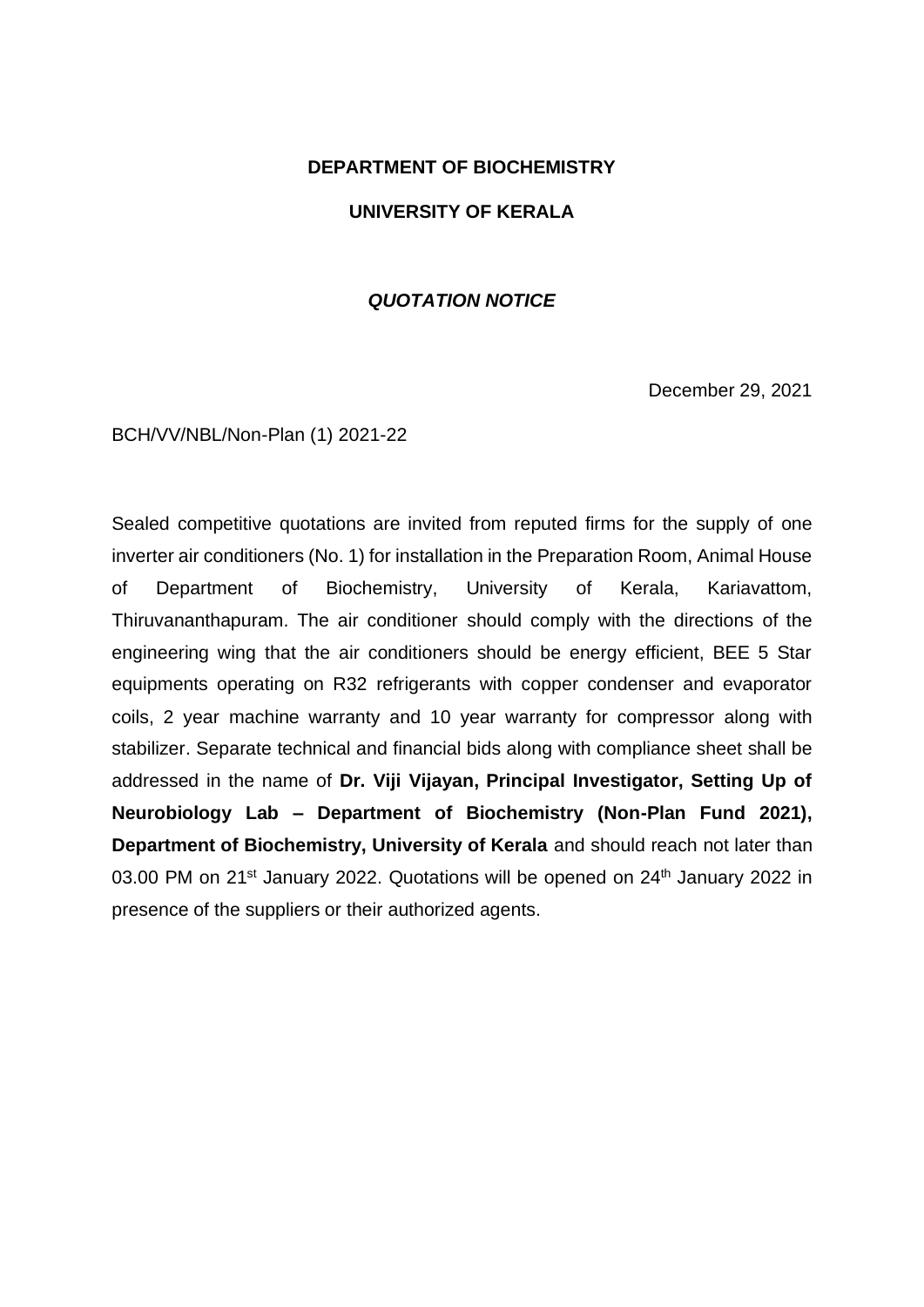|                                                                                                                                                                                                              | <b>Technical Parameters</b>                                                                                                                            |  |
|--------------------------------------------------------------------------------------------------------------------------------------------------------------------------------------------------------------|--------------------------------------------------------------------------------------------------------------------------------------------------------|--|
| Technology of AC                                                                                                                                                                                             | Inverter AC (Variable Speed)                                                                                                                           |  |
| Nominal cooling capacity<br>$(Ton)$ (1 ton =12000BTU)                                                                                                                                                        | $2.0$ Ton                                                                                                                                              |  |
| <b>Eco-Friendly Refrigerant</b>                                                                                                                                                                              | Yes                                                                                                                                                    |  |
| <b>Refrigerant Type</b>                                                                                                                                                                                      | R32                                                                                                                                                    |  |
| <b>Compressor Type</b>                                                                                                                                                                                       | High EER Twin Rotary-BLDC                                                                                                                              |  |
| Coil Material (Evaporator)                                                                                                                                                                                   | Copper                                                                                                                                                 |  |
| Coil Material (Condenser)                                                                                                                                                                                    | Copper                                                                                                                                                 |  |
| <b>Performance</b>                                                                                                                                                                                           |                                                                                                                                                        |  |
| <b>BEE Star Rating</b>                                                                                                                                                                                       | 5                                                                                                                                                      |  |
| Rated Cooling Capacity in<br>Watt (W) as per BEE star<br>label                                                                                                                                               | 6100                                                                                                                                                   |  |
| <b>Rated ISEER value</b><br>(Wh/Wh) as per BEE star<br>label                                                                                                                                                 | minimum-5                                                                                                                                              |  |
| <b>General Parameters</b>                                                                                                                                                                                    |                                                                                                                                                        |  |
| <b>Input Power Supply</b>                                                                                                                                                                                    | 230 V AC (+/- 10%), 50 Hz AC                                                                                                                           |  |
| <b>Connecting Pipe length</b><br>(meter) with properly<br>insulated with 10 mm thick<br>closed cell Class 'O'<br>elastomeric nitrile<br>rubberized foam sleeve<br>insulation in weather proof<br>teflon tape | 3 Mtr                                                                                                                                                  |  |
| <b>Material of Air Filter</b>                                                                                                                                                                                | <b>Synthetic Fiber</b>                                                                                                                                 |  |
| <b>Reusable Air Filter</b>                                                                                                                                                                                   | Yes                                                                                                                                                    |  |
| <b>Noise Level</b>                                                                                                                                                                                           | As per IS:1391 Latest                                                                                                                                  |  |
| <b>General Features</b>                                                                                                                                                                                      |                                                                                                                                                        |  |
| <b>AC Modes</b>                                                                                                                                                                                              | Turbo Mode, Dehumidification Mode, Power<br>Saving Mode, Auto Clean Mode, Self<br>Diagnosis Mode                                                       |  |
| <b>Remote Control Features</b>                                                                                                                                                                               | Timer, Child Lock, Night Glow Buttons                                                                                                                  |  |
| <b>Additional Features</b>                                                                                                                                                                                   | Anti Bacteria Filter, Sleep, Auto Off, Auto<br>Restart, Indoor Temperature Indicator, Dust<br>Filter, Auto Air Swing, Virus Deactivation<br>Technology |  |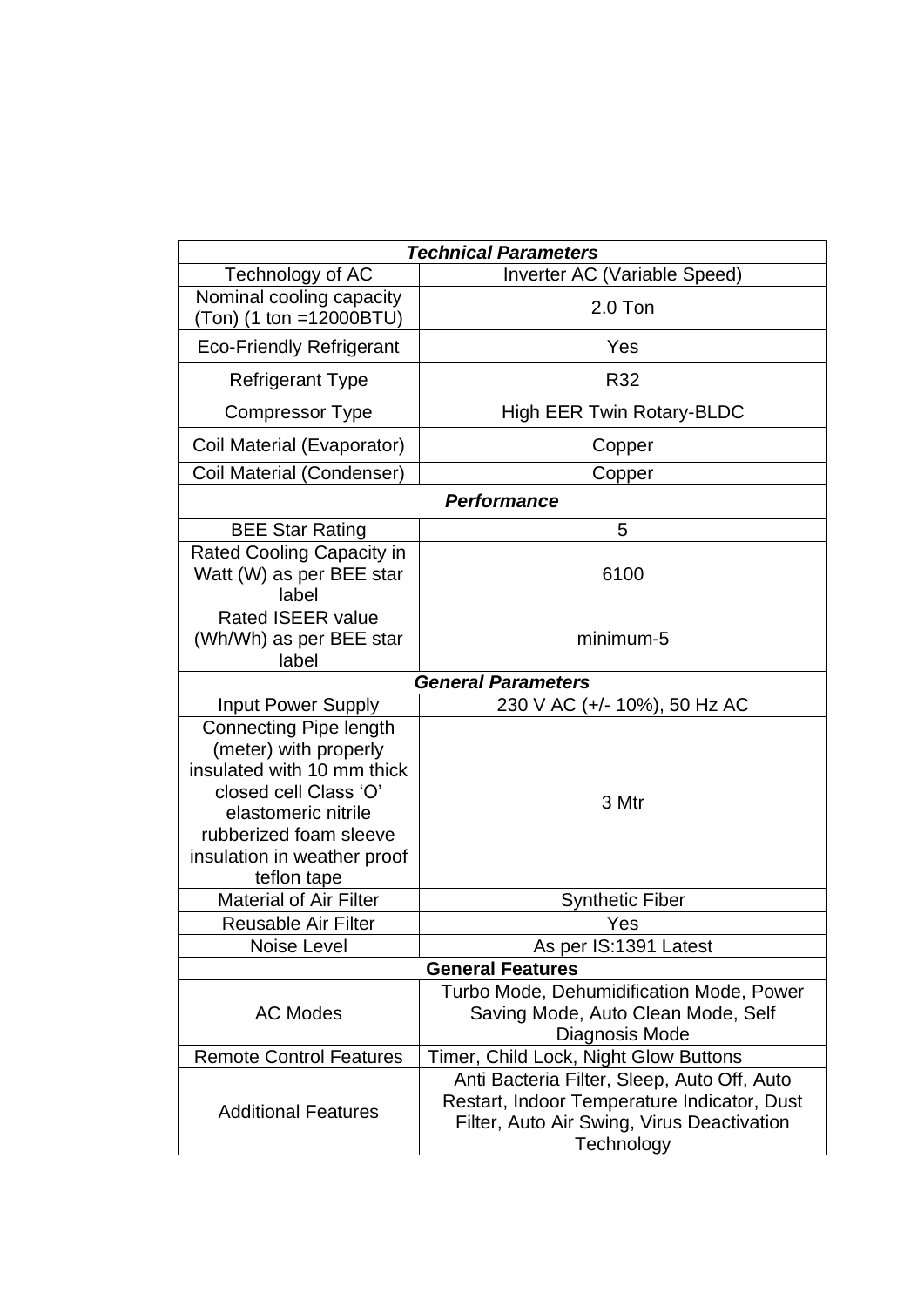|                                                                         | Manufacturer Name, Address, Model, Size,            |  |
|-------------------------------------------------------------------------|-----------------------------------------------------|--|
|                                                                         | Type, Name and Quality of refrigerant, Rated        |  |
|                                                                         | Voltage, Phase, Rated Frequency, Nominal            |  |
| <b>Mandatory Marking</b>                                                | Cooling Capacity, Power Consumption at rated        |  |
|                                                                         | conditions, Nominal Current at rated                |  |
|                                                                         | conditions, Month and Batch of Manufacture          |  |
|                                                                         | <b>Accessories</b>                                  |  |
| Installation Kit, 2 No. emote Cell, Manual,<br>Accessories inclusive in |                                                     |  |
| the scope of Power Supply                                               | Remote                                              |  |
| <b>ODU Mounting Stand</b>                                               | Power Coated ODU Mounting Stand                     |  |
|                                                                         | <b>Warranty/Service</b>                             |  |
| <b>AC Machine Warranty</b>                                              |                                                     |  |
|                                                                         | 2 year                                              |  |
| <b>Compressor Warranty</b>                                              | 10 year                                             |  |
| <b>Installation</b>                                                     |                                                     |  |
| Installation                                                            | <b>Standard Installation</b>                        |  |
| <b>Free Services</b>                                                    | As per OEM Standards                                |  |
|                                                                         | <b>Standards</b>                                    |  |
| Conformity to Indian                                                    | As Per IS 1391 (Latest) part 2 for Room Air         |  |
| Standard                                                                | Conditioners                                        |  |
| Conformity to other                                                     | IEC 60335-2-40                                      |  |
| <b>Standards</b>                                                        |                                                     |  |
| Availability of BIS                                                     | Yes                                                 |  |
| Certification                                                           |                                                     |  |
| Green Room Air                                                          | Green AC -                                          |  |
| <b>Conditioner Compliant</b>                                            |                                                     |  |
|                                                                         | ISO 14001 (EMS- Environmental Management            |  |
| <b>Company Certification</b>                                            | System)                                             |  |
|                                                                         | Fixing of Voltage Stabilizer, Masonry work for      |  |
| <b>Additional Work Required</b>                                         | piping, Additional drain pipe, Additional copper    |  |
|                                                                         | pipe, Additional wire, Grill cutting / Core cutting |  |
| Supply and providing 25                                                 |                                                     |  |
| mm PVC pipe on wall as                                                  |                                                     |  |
| drain pipe for AC unit with                                             |                                                     |  |
| all required accessories                                                | 20 <sub>m</sub>                                     |  |
| including cutting and                                                   |                                                     |  |
| making good walls, colour                                               |                                                     |  |
| washing etc. as required.                                               |                                                     |  |
| Connecting pipe length                                                  |                                                     |  |
| (meter) with properly                                                   |                                                     |  |
| insulated with 10 mm thick                                              |                                                     |  |
| closed cell Class 'O'                                                   |                                                     |  |
| elastomeric nitrile                                                     |                                                     |  |
| rubberized foam sleeve                                                  | 3 <sub>m</sub>                                      |  |
| insulation in weather proof                                             |                                                     |  |
| teflon tape and top up of                                               |                                                     |  |
| gas as per site                                                         |                                                     |  |
| requirement                                                             |                                                     |  |
|                                                                         |                                                     |  |